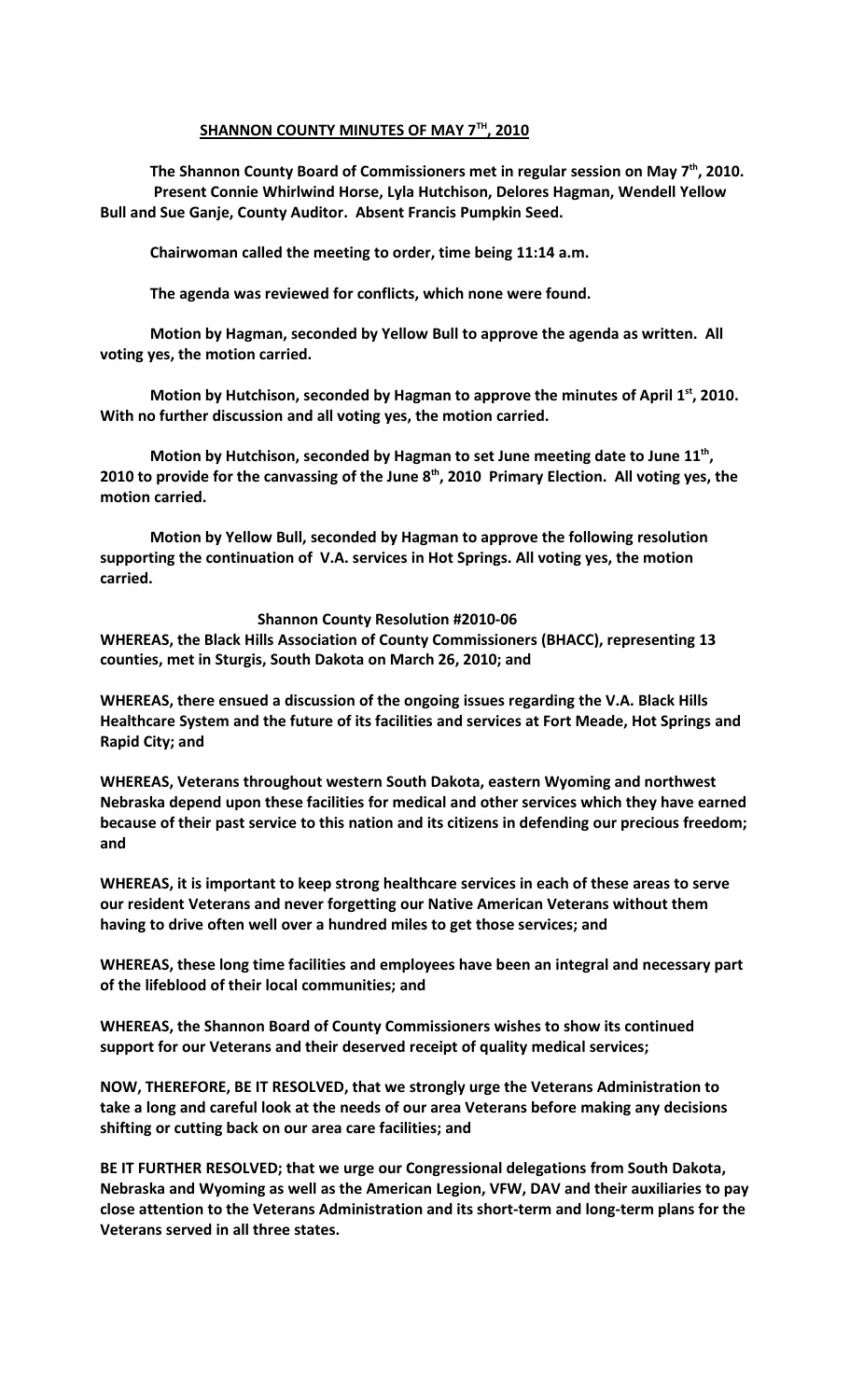**PAGE 2.**

**Dated this 7th day of May, 2010**

ATTEST: /S/Connie Whirlwind Horse **/S/Sue Ganje\_\_\_\_\_\_\_\_\_\_\_\_ Connie Whirlwind Horse, Chairwoman Sue Ganje, County Auditor Board of County Commissioners Shannon County Shannon County** 

**Motion by Yellow Bull, seconded by Hutchison, to approve the Oglala C.A.P. building for the June 8th, 2010 Primary Election. All voting yes, the motion carried.** 

**Kathy Timmins, Deputy Director of Equalization, met with the Board to provide the results of the Exempt listing letters mailed out. Discussion was held.**

**Francis Pumpkin Seed present at this time, time being 11:49 a.m.**

**Motion by Hagman, seconded by Hutchison to approve the following action on the 2011 tax exempt status for the following properties: 1. Deny the Lakota Baptist Church, W ½ SW ¼ SW ¼ , Sec 11, Twp 37, Rng 46, as no application was received, unless the application is received by 5/14/10; 2. Deny the Makasan Presbyterian Church, E ½ E ½ E ½ E ½ SE ¼ SW ¼, unless information is received by 5/14/10; 3. Deny Porcupine Presbyterian Church, N ½ NW ¼ NE ¼ SE ¼, , Sec 29, Twp 38, Rng 42, unless information is received by 5/14/10; 4. Approve 5 acres for the Wings as Eagles Ministries. 4. Approve 5 acres for the Wakanyeja Pawicayapi, Inc. 5. Approve 5 acres for the Red Cloud Indian School: Lot 3, S1,T35,R45; Deny the SW ¼ SE ¼, Sec 23, Twp 36, Rng 45. All voting yes, the motion carried.**

**Motion by Yellow Bull, seconded by Pumpkin Seed, to approve the Auditor's Account with the County Treasurer as follows. All voting yes, the motion carried.**

**TO THE HONORABLE BOARD OF SHANNON COUNTY COMMISSIONERS.** 

**I Hereby submit the following report of my examination of the cash and cash items in the hands of the County Treasurer of this County on this 30TH Day of April, 2010.**

 **TOTAL AMT OF DEPOSIT IN BANK OF THE WEST-------\$ 4,046.27 TOTAL AMT OF DEPOSIT IN WELLS FARGO BANK-------\$ 1,391.19 TOTAL AMT OF DEPOSIT IN FIRST INTERSTATE BANKHS\$ 6,487.34 TOTAL AMOUNT OF ACTUAL CASH**---------------------------**\$ 1,585.25 TOTAL AMT OF CHECKS IN TREASURER'S POSSESSION NOT EXCEEDING THREE DAYS----------------------------------------------------------------------------\$28,031.88 MONEY MARKET SAVINGS**: **BANK OF THE WEST**-------**\$ 2,266.94 WELLS FARGO BANK---**----**\$ 1,139.97 FIRST INTERSTATE BANKHS\$277,180.06 CERTIFICATES OF DEPOSIT-FIRST INTERSTATE BANK-HS\$250,000.00**

**Itemized list of all items, checks and drafts which have been in the Treasurer's possession over three days: Sheriff Change fund:-----------------------------\$200.00 Election Petty Cash:-----------------------------\$ 15.00**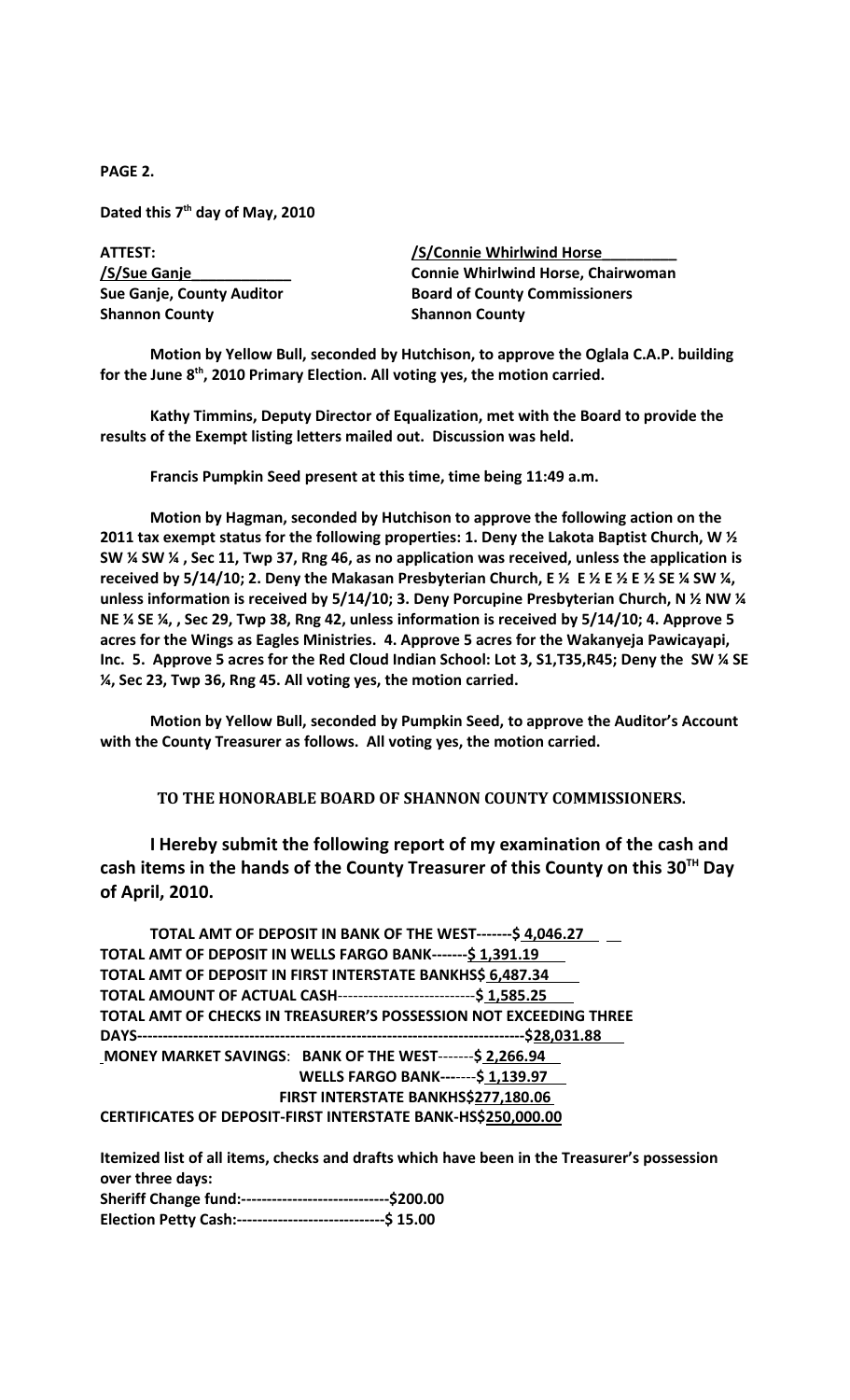#### **PAGE 3.**

| RETURNED CHECKS:                                      |                                |
|-------------------------------------------------------|--------------------------------|
| BLACK FEATHER, DAVID---\$75.00                        | PARTON, JOY---\$32.00-LIC      |
| BLETHEN, RENE---------\$48.25-LIC                     | POURIER, JOEL-\$349.00         |
| <b>BROKEN NOSE, LEROY-----------------\$44.50-LIC</b> | RED CLOUD, JOHN-\$45.90        |
| BURGESS, JEANNE----------------------\$45.00          | <b>ROSS, WILLIAM---\$53.00</b> |
| <b>EAGLE BULL, ANNETTE M-----------\$43.00-LIC</b>    | FINGER, LEONARD--\$376.47      |
| GARNETT, AQUALYNE---------------\$64.00               |                                |
| GOINGS, TANYA L----------------------\$71.00          |                                |
| JANIS, JENNIFER-------------------------\$90.50       |                                |
| LITTLE HAWK, JOLENE---------------\$32.40-LIC         |                                |
| LONE HILL, TRINA----------------------\$20.70-LIC     |                                |
| MCGAA, JUSTIN------------------------\$71.90-LIC      |                                |
| MESTETH, PERRY----------------------\$63.00           |                                |
| MORRISON, NADINE----------------\$15.00               |                                |
| OLD HORSE, JOHN--------------------\$15.00            |                                |

 **\_\_\_\_\_\_\_\_\_\_\_ TOTAL \$573,899.52** 

## **DATED THIS 30TH DAY OF APRIL, 2010 \_\_\_\_\_\_\_\_\_\_\_\_\_\_\_\_\_\_\_\_\_\_\_\_\_\_\_\_\_\_\_\_\_\_**

 **SUE GANJE, COUNTY AUDITOR OF SHANNON COUNTY.**

### **THE ABOVE BALANCE REFLECTS COUNTY MONIES, MONIES HELD IN TRUST, AND MONIES COLLECTED FOR AND TO BE REMITTED TO OTHER ENTITIES: SCHOOLS, TOWNS AND STATE.**

**Frank Maynard, Emergency Management, met with the Board to request approval for the County Rangeland Fire Protection Agreement with the South Dakota Department of Agriculture.**

**Motion by Hagman, seconded by Yellow Bull to approve the County Rangeland Fire Protection Agreement with the SD Dept of Agriculture. With all voting yes, the motion carried.**

**Maynard also made notification that the County will receive State/Federal reimbursement for the December 2009 Blizzard in the amount of \$4,607.84.**

**Fuel quotes were received for May 5, 2010.**

#### **UNLEADED(500G) RED DIESEL#2(1300G) PROPANE(700G)**

**Muddy Creek---------No Response Pine Ridge Oil---------No Response Westco--------\$2.742per gallon \$2.655per gallon Nelsons-------\$2.79 per gallon \$2.62 per gallon**

**Motion by Yellow Bull, seconded by Pumpkin Seed to approve Westco for 500 gallons unleaded at \$2.742 per gallon and 1300 gallon red diesel #2 at \$2.655 per gallon. All voting yes, the motion carried.** 

**Private road contracts were presented for Mike Sierra (Francis Pumpkin Seed),Range 45W, T53 7N, 5 miles East to Section 15, SE Corner, blade road in the amount of \$236.00; William and Deloris Hagman, Hagman Ranch, in the amount of \$113.00. Hagmans have donated 132 tons of gravel for work on County Rd #5 (value of \$732.60), so this road work,**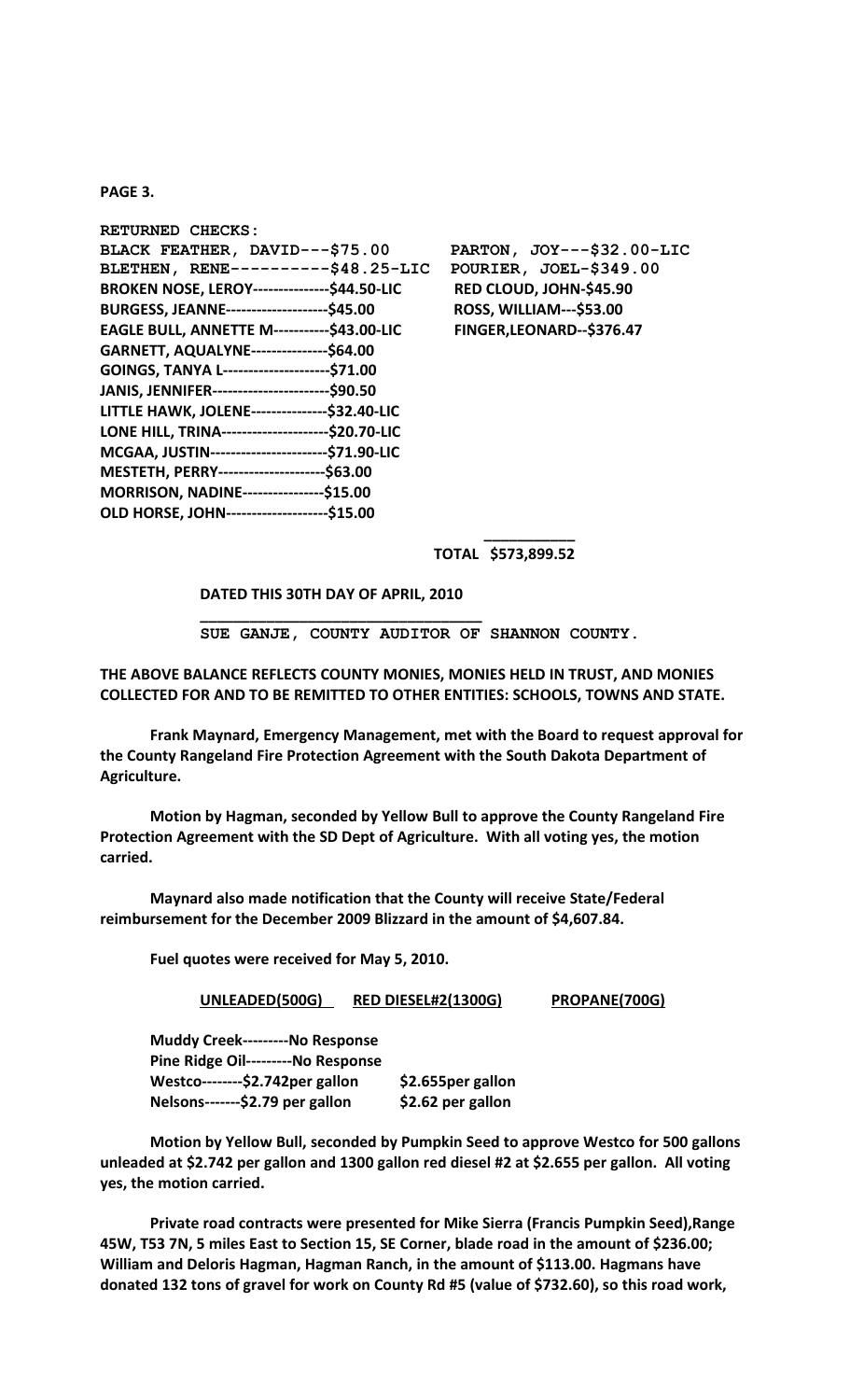**with one future blading, will be charged against the balance of the donation, with a total donation in the amount of \$506.60; and Darlene Bettelyoun, 1 mile in SE ¼ of Section 19, Twp 37, Rng 45, in the amount \$59.00, paid.** 

**Motion by Hutchison, seconded by Yellow Bull to approve private road contract for Mike Sierra (Pumpkin Seed), upon payment and signature in the amount of \$236.00; approve private road contract with William and Deloris Hagman, Hagman Ranch, 2 road bladings in the amount of \$226.00 (donation to the County in the amount of \$506.60). With Pumpkin Seed and Hagman abstaining, and all others voting yes, the motion carried.**

**Motion by Hagman, seconded by Pumpkin Seed to approve a private road contract with Darlene Bettelyoun, \$59.00 (paid). All voting yes, the motion carried.**

**Board reviewed the monthly report submitted by Lynn Bettelyoun, and had a phone conference with Lou Nolette on highway activities.**

**Nolette stated there is a need for culverts, reported on the Wounded Knee road and discussed the Denby Road.** 

**Francis Pumpkin Seed recused himself as Commissioner and reported on his activities as the Voter Rights Coordinator, establishing the Lakota Election Program for elderly voters.**

**Motion by Hutchison, seconded by Yellow Bull, to approve hiring Steve Hawk and Mary Lame to assist with the Lakota Election Program at \$10.00 per hour, part time. With Pumpkin Seed abstaining and all others voting yes, the motion carried.**

**Motion by Hutchison, seconded by Yellow Bull to approve the Oglala Sioux Tribe Lease Agreement at the old hospital in the amount of \$500.00 for the period of May through November. With Pumpkin Seed abstaining and all others voting yes, the motion carried.**

**Motion by Hutichson, seconded by Yellow Bull to approve the purchase of needed office equipment and a copy machine. With Pumpkin Seed abstaining and all others voting yes, the motion carried.**

**Motion by Hutchison, seconded by Hagman to approve weekly travel reimbursements to Francis Pumpkin Seed for the Coordinator of the Lakota Election Program for elderly voters. With Pumpkin Seed abstaining and all others voting yes, the motion carried.**

**Pumpkin Seed back as County Commissioner.**

**Motion by Pumpkin Seed, seconded by Hagman to enter into executive session for personnel, time being 1:37 p.m. All voting yes, the motion carried.**

**Came out at 2:25 p.m.**

**Motion by Yellow Bull, seconded by Pumpkin Seed to approve the following bills. All voting yes, the motion carried.**

| <b>GENERAL</b>                       |                       |          |
|--------------------------------------|-----------------------|----------|
| <b>COMM. SALARIES (5-COMM)</b>       | <b>APRIL SALARIES</b> | \$550.00 |
| <b>AUDITOR'S OFFICE SALARIES</b>     | <b>APRIL SALARIES</b> | 3,361.03 |
| <b>TREASURER'S OFFICE SALARIES</b>   | <b>APRIL SALARIES</b> | 2,961.95 |
| <b>STATES ATTORNEY SALARY</b>        | <b>APRIL SALARY</b>   | 901.25   |
| DIR. OF EQUAL. OFFICE SALARIES       | <b>APRIL SALARIES</b> | 1,575.68 |
| <b>REG. OF DEEDS OFFICE SALARIES</b> | <b>APRIL SALARIES</b> | 1,738.69 |
|                                      |                       |          |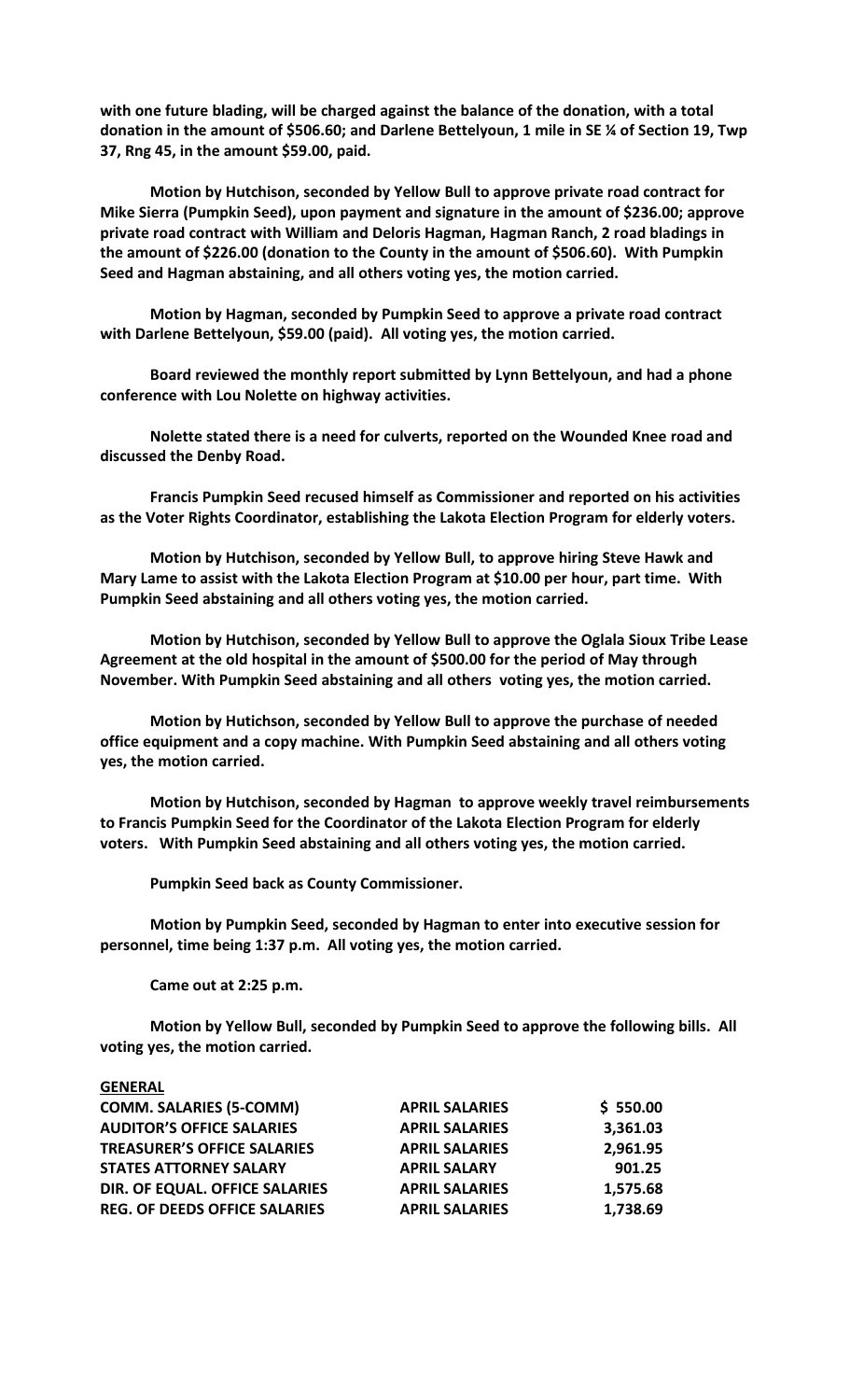## **PAGE 5.**

| <b>VETS SERVICE OFFICE SALARIES</b>    | <b>APRIL SALARIES</b>          | 986.56    |
|----------------------------------------|--------------------------------|-----------|
| <b>SHERIFF SALARY</b>                  | <b>APRIL SALARY</b>            | 3,094.29  |
| <b>AMERICAN FAMILY ASSURANCE</b>       | <b>APRIL INSURANCE</b>         | 24.60     |
| <b>DAGGETT, JIM</b>                    | <b>MAY BLUE CROSS PREM.</b>    | 307.75    |
| <b>FARRELL, FARRELL &amp; GINSBACH</b> | APR/DEP/ST ATY/CONTRACT 833.33 |           |
| <b>CARDMEMBER SERVICE</b>              | <b>SUPPLY</b>                  | 211.99    |
| <b>CARDMEMBER SERVICE</b>              | <b>SUPPLIES</b>                | 870.47    |
| <b>HAGMAN, DELORIS</b>                 | <b>TRAVEL</b>                  | 35.52     |
| <b>PUMPKIN SEED, FRANCIS</b>           | <b>TRAVEL</b>                  | 177.44    |
| <b>SD ASSN OF COUNTY OFFICIAL</b>      | <b>REGISTRATION/GRAHAM</b>     | 150.00    |
| SD ASSN/ASSESSING OFFICER              | <b>REGISTRATION/TIMMINS</b>    | 100.00    |
| SOUTH DAKOTA RETIREMENT SYSTEM         | <b>APRIL RETIREMENT</b>        | 1,824.44  |
| <b>US POSTAL SERVICE</b>               | <b>POSTAGE</b>                 | 247.90    |
| <b>WELLS FARGO BANK</b>                | APR/W/H/SS/MDCR TAX            | 2,576.45  |
| <b>WHIRLWIND HORSE, CONNIE</b>         | <b>TRAVEL</b>                  | 83.63     |
| YELLOW BULL, WENDELL                   | <b>TRAVEL</b>                  | 47.36     |
| <b>HUTCHISON, LYLA</b>                 | <b>TRAVEL</b>                  | 59.20     |
| <b>ALLTEL</b>                          | <b>SHERIFF</b>                 | 120.42    |
| <b>BANKS, BRIDGETTE</b>                | <b>COURT REPORTER</b>          | 155.80    |
| <b>BROWN &amp; SAENGER</b>             | <b>SUPPLIES</b>                | 83.50     |
| <b>DECATUR ELECTRONICS INC.</b>        | <b>SUPPLIES/RADAR</b>          | 630.00    |
| <b>FORNEY'S STANDARD SERVICE</b>       | <b>TIRE REPAIR</b>             | 30.03     |
| <b>HAGMAN, DELORIS</b>                 | <b>TRAVEL</b>                  | 35.52     |
| <b>LAKOTA COUNTRY TIMES</b>            | <b>PUBLISHING</b>              | 910.64    |
| <b>LEWIS &amp; CLARK BHS</b>           | <b>MENTAL ILLNESS</b>          | 142.00    |
| <b>PUMPKIN SEES, FRANCIS</b>           | <b>TRAVEL</b>                  | 432.00    |
| <b>QUILL CORPORATION</b>               | <b>SUPPLIES</b>                | 368.90    |
| <b>RAPID LUBE</b>                      | <b>MAINTENANCE</b>             | 32.95     |
| <b>SYNERGY GRAPHICS</b>                | <b>SUPPLIES</b>                | 150.00    |
| <b>WHIRLWIND HORSE, CONNIE</b>         | <b>TRAVEL</b>                  | 83.63     |
| YELLOW BULL, WENDELL                   | <b>TRAVFL</b>                  | 47.36     |
| <b>HUTCHISON, LYLA</b>                 | <b>TRAVEL</b>                  | 59.20     |
| <b>COUNTY ROAD AND BRIDGE</b>          |                                |           |
| <b>CRBR SALARIES</b>                   | <b>APRIL SALARIES</b>          | 10,392.14 |
| <b>INCLUDING OVERTIME FOR</b>          |                                |           |
| <b>LEON ZIMBLEMAN</b>                  | <b>OVERTIME</b>                | 27.00     |
| <b>BLUE CROSS/BLUE SHIELD</b>          | <b>MAY HEALTH INS</b>          | 1,598.55  |
| <b>NEBRASKA CHILD SUPPORT</b>          | <b>CHILD SUPPORT</b>           | 245.00    |
| <b>LOUIE NOLLETT</b>                   | <b>SUPERVISOR WAGE</b>         | 1,637.50  |
| <b>SOUTH DAKOTA RETIREMENT</b>         | <b>APRIL RETIREMENT</b>        | 1,247.04  |
| <b>WELLS FARGO BANK</b>                | APR/W/H/SS/MDCR TAX            | 2,350.46  |
| <b>A&amp;B WELDING</b>                 | <b>SUPPLIES</b>                | 35.96     |
| <b>ALLTEL</b>                          | <b>HWY PHONE</b>               | 77.46     |
| <b>BUTLER MACHINERY CO.</b>            | <b>SUPPLY/REPAIR</b>           | 643.02    |
| <b>CULLIGAN</b>                        | <b>SUPPLY</b>                  | 9.25      |
| <b>FARM PLAN</b>                       | <b>REPAIR</b>                  | 11.33     |
| <b>GENERAL STORE</b>                   | <b>SUPPLIES</b>                | 32.79     |
| <b>GREAT PLAINS COMMUNICATION</b>      | <b>UTILITIES</b>               | 158.97    |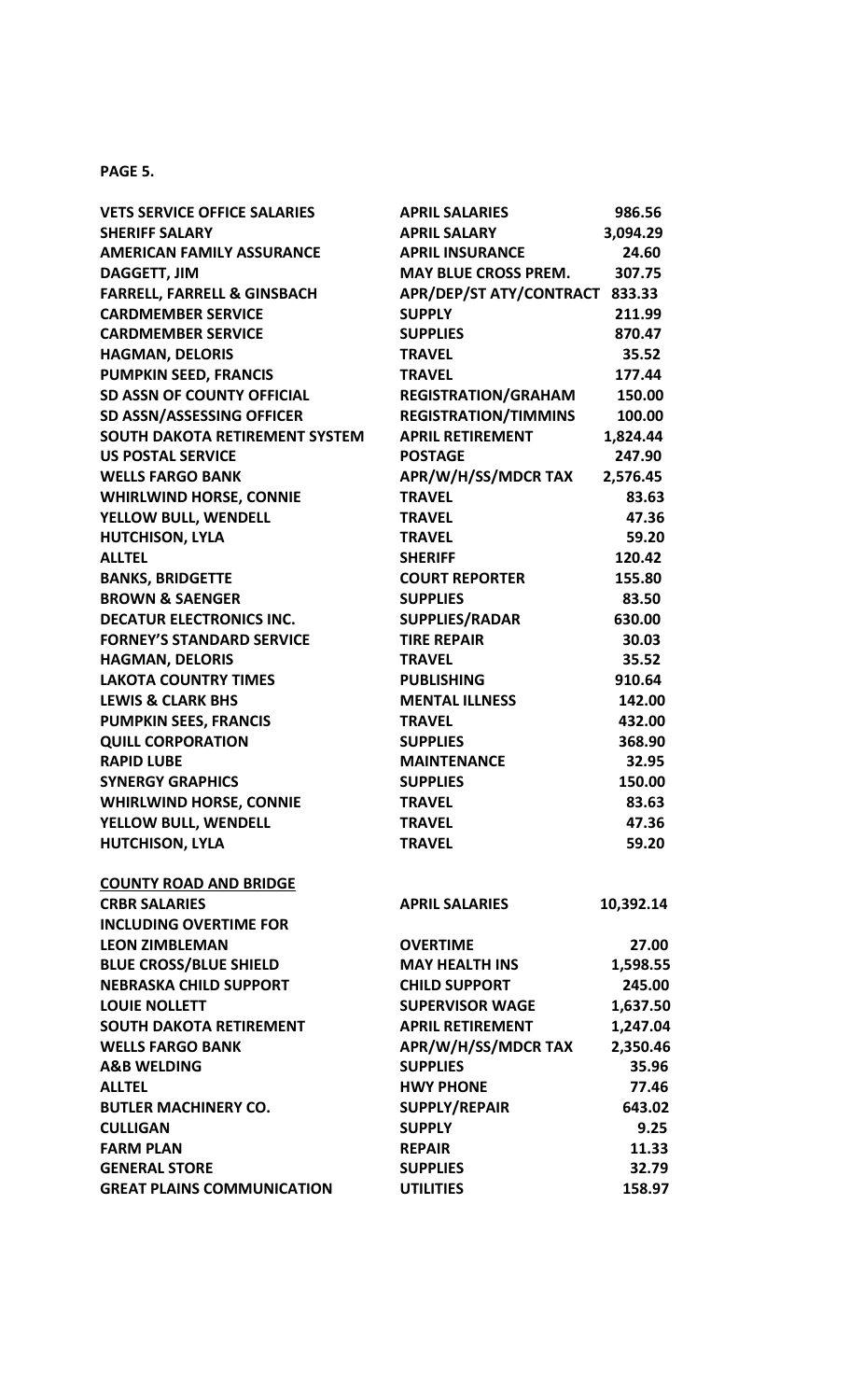| PAGE 6.                      |                        |        |
|------------------------------|------------------------|--------|
| <b>HUSKER AUTO PARTS</b>     | <b>SUPPLIES/REPAIR</b> | 896.80 |
| <b>LACREEK ELECTRIC</b>      | <b>UTILITIES</b>       | 299.62 |
| <b>MARTIN AUTO PARTS</b>     | <b>SUPPLIES/REPAIR</b> | 92.30  |
| <b>MCI COMM SERVICE</b>      | <b>UTILITIES</b>       | 38.60  |
| <b>PINE RIDGE AUTO PARTS</b> | <b>SUPPLIES/REPAIR</b> | 338.58 |

**Patrick Ginsbach, Deputy States Attorney, presented the updated petitions for a County Home Rule Charter Amendment. These petitions will put this amendment on the 2010 General Election Ballot if returned to the Auditor with approximately 250 signatures in August. This amendment would change the Home Rule to allow for the election of a Sheriff rather than by appointment and would be effective for the 2014 normal Sheriff Election cycle. The County Commissioners took the petitions for circulation.**

**Sheriff Jim Daggett met to give his monthly report.**

**The Auditor presented the 2009 year end Annual Report and the March 2010 General Fund Surplus Analysis was reviewed and placed on file.**

**Motion by Hagman, seconded by Hutchison to approve and place on file the March 31st, 2010 General Fund Surplus Analysis. All voting yes, the motion carried.**

# **GENERAL FUND SURPLUS ANALYSIS**

The amount of General Fund dollars that counties can retain as surplus is restricted by SDCL 7-21-18.1 which states: "The total unreserved, undesignated fund balance of the general fund may not exceed forty percent of the total amount of all general fund appropriations contained in the budget for the next fiscal year. The total unreserved, undesignated fund balance of the general fund of the county as of March thirty-first and September thirtieth shall be published in the minutes of the proceedings of the board of county commissioners and reported to the Department of Legislative Audit. The report shall be on forms prescribed by the Department of Legislative Audit."

The following analysis should be completed as of March thirty-first and September thirtieth of each year. Thereafter, the unreserved, undesignated fund balance amount should be published in the minutes of the governing board. This analysis should also be filed with the Department of Legislative Audit.

| <b>SHANNON</b> | County |
|----------------|--------|
|                |        |

| DATE March 31 2010                 |            |
|------------------------------------|------------|
| <b>ASSETS:</b>                     |            |
| 10100 Cash                         | 112,203.49 |
| 10800 Taxes Receivable--Current    | 208,742.29 |
| 11000 Taxes Receivable--Delinquent | 20,102.33  |
| 11700 Accounts Receivable          | 2,046.30   |
| 13100 Due from Other fund          |            |
|                                    |            |
| <b>TOTAL ASSETS</b>                | 343,094.41 |

# **GENERAL FUND SURPLUS ANALYSIS**